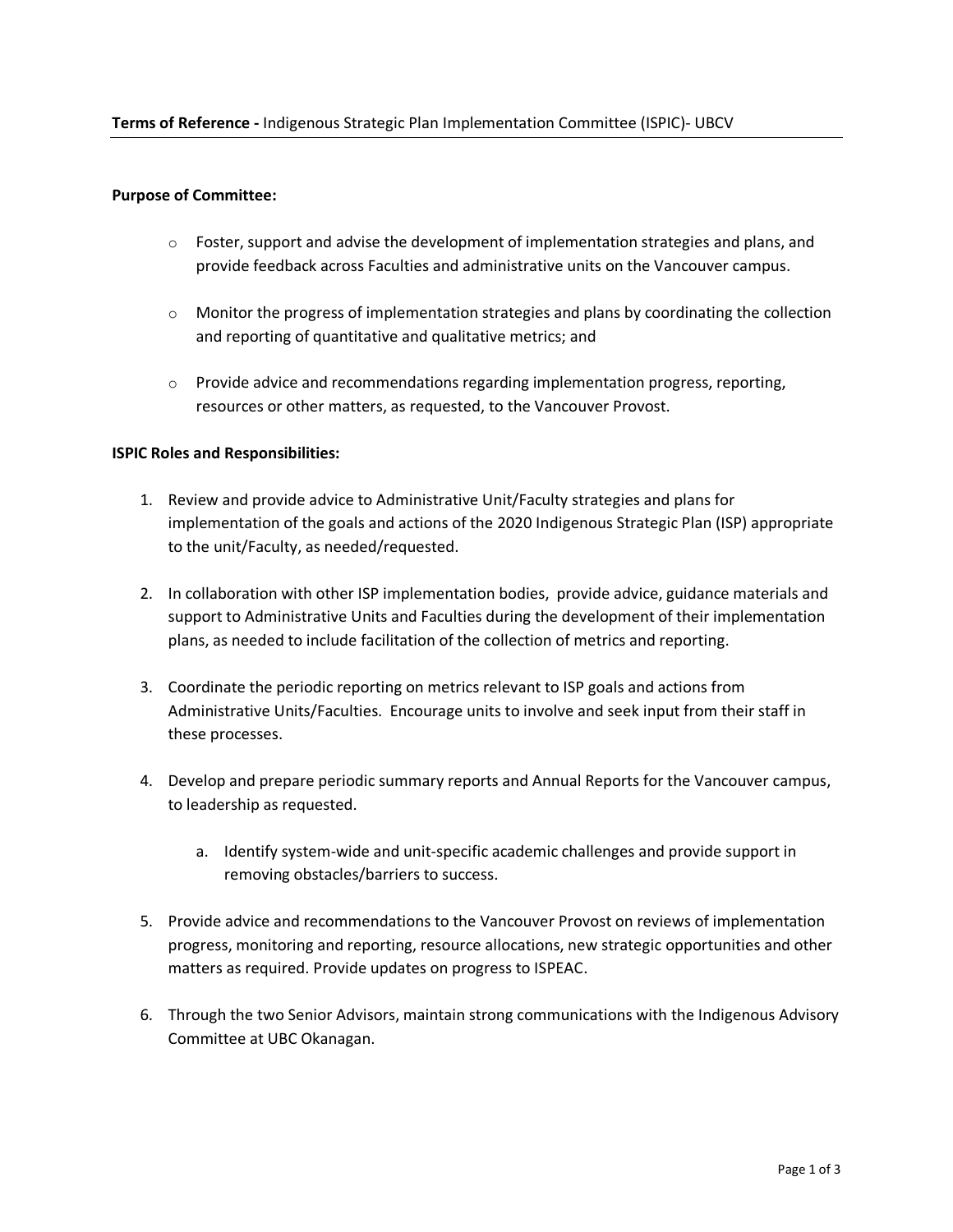## **Membership & Composition:**

The representation of the Committee should include faculty and staff knowledgeable about and/or responsible for Indigenous issues and programs within their Faculties, schools or units. Student representatives will be included. Members will be invited by the Chair and Vice Chair. Below is a potential list for designated seat allocation for membership:

- Three Associate Deans representing Faculty from the Vancouver campus who can report back in their wider meetings. They should represent large/medium/small Faculties.
- One representative from the Indigenous Initiatives: The Indigenous Research Support Initiative (IRSI), the Residential School History and Dialogue Centre (RSH&DC), and the Centre for Teaching, Learning and Technology (CTLT).
- Teaching faculty
- One staff member from Enrolment Services (student support)
- Head, Xwi7xwa Library
- One staff member from the Provost Office, Vancouver.
- One staff member from the First Nations House of Learning.
- Student representative(s) on a quarterly or bi-monthly basis.
- The Chair is the Director of the FNHL, and the Vice Chair is the Vice-Provost and Associate Vice-President, Academic Affairs, Vancouver.
- Senior Advisor to the President on Indigenous Affairs (the Senior Advisor to the Deputy Vice Chancellor on Indigenous Affairs UBCO may attend any time)

The ISPIC may establish ad hoc subcommittees as needed, for example, to provide data, information, reviews, environmental scans, briefing materials etc. Membership will be determined based on function and expertise. New members to these subcommittees will be invited by the Chair.

# **Membership Appointment Terms:**

• Where membership is not indicated by a specific appointment as named above, the terms of ISPIC members will usually be 3 years with the term determined upon appointment to the committee.